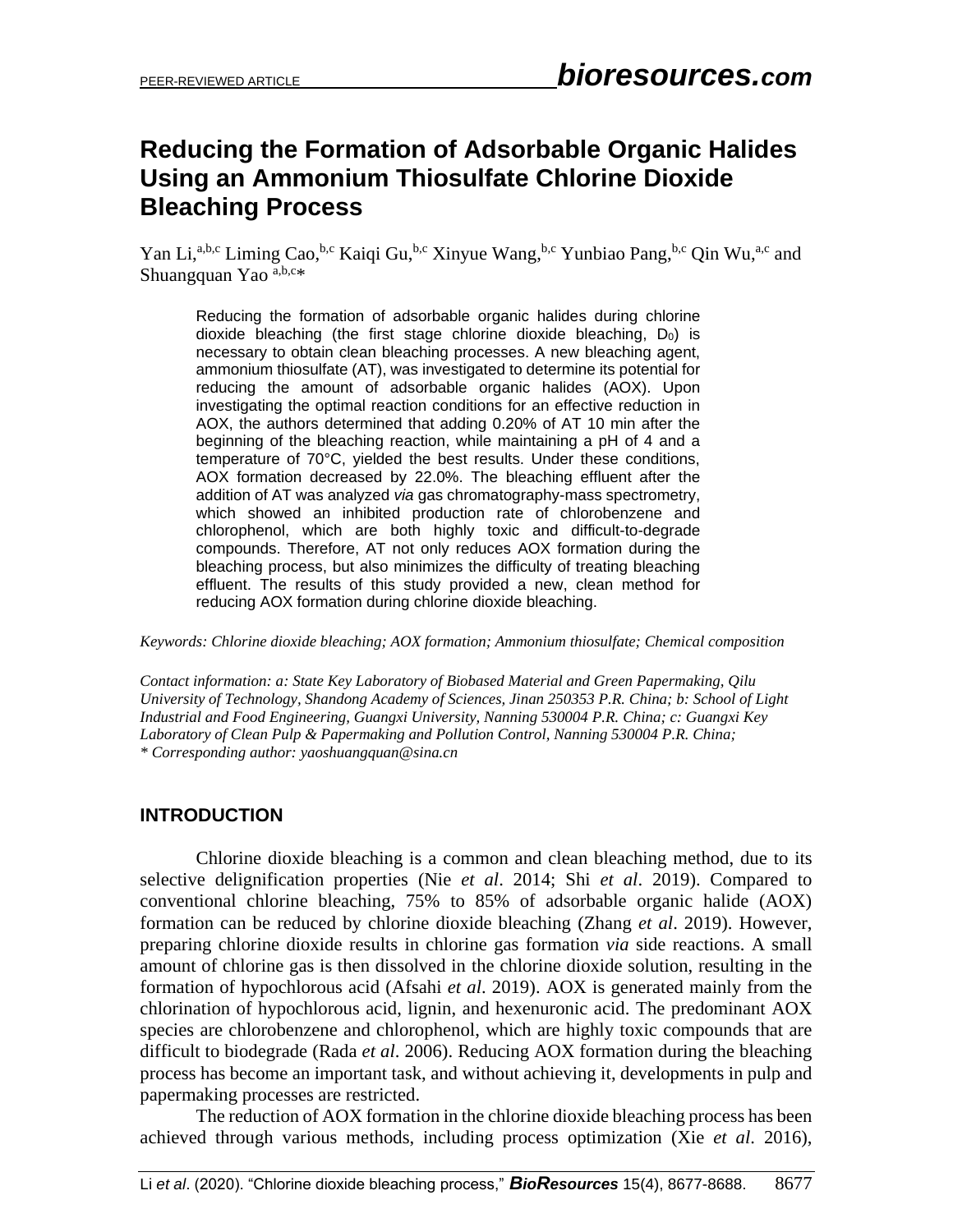acid/alkali pretreatments (Shimizu *et al*. 2018), enzyme pretreatments (Sharma *et al.* 2014; Nie *et al.* 2018b), hydrothermal pretreatments (Yao *et al*. 2015; Zhu and Yadama 2016; Huang *et al*. 2020), and introducing chemical additives (Yao *et al*. 2016). High temperature chlorine dioxide bleaching (Zhang *et al*. 2018a,b) is a typical process optimization method (Barroca *et al*. 2001), whereby AOX formation can be reduced by up to 50%. However, cellulose degradation is promoted at higher bleaching temperatures. As previously mentioned, AOX primarily form due to the chlorination of lignins or hexenuronic acid by hypochlorous acid. However, these components can be removed by different pretreatment methods (Nie *et al*. 2018a; Bian *et al*. 2019, 2020), thereby effectively reducing the formation of AOX. Acid or alkali pretreatments have been shown to reduce the total AOX formation (Francis *et al*. 1997), but also to increase the chemical oxygen demand (COD) in bleaching effluent (Li *et al*. 2010; Kim *et al*. 2016). It is well known that biological enzymes are easily inactivated due to changes in environmental conditions (Thakur *et al*. 2012; Dai *et al*. 2016; Gangwar *et al*. 2016). Therefore, it is necessary to develop enzymes with strong applicability. A large amount of hemicellulose and a small amount of lignins were dissolved during hydrothermal pretreatments (Yao *et al*. 2015; Ge *et al.* 2020; Huang *et al*. 2020), which decreased the probability of these components reacting with hypochlorous acid, thus inhibiting AOX formation (Yao *et al*. 2017a). However, cellulose was dissolved and degraded, which resulted in a decrease in the pulp yield. Different from pretreatment reduction technology, AOX reduction technology for bleaching processes has been improved by employing chemical additives (Nie *et al.* 2016; Yao *et al*. 2016). The results show that the molar ratio of S/Cl is an important factor affecting the inhibition efficiency of AOX generation by chemical agent. By introducing sodium sulfide at a 2.00% dosage, AOX formation was reduced by 20.0%, but the brightness of the pulp was also decreased by 6.3%. The mechanism of AOX reduction by sulphur-based auxillaries can be mainly attributed to two points based on a large number of studies. First, the chlorine source generated by AOX is consumed, such as chlorine dioxide, hypochlorous acid, and chlorine. The second effect is that the main components of AOX, chlorobenzene and chlorophenol, are sulfonated, which significantly reduces the formation of AOX. In fact, lignin in unbleached pulp reacts quickly in chlorine dioxide solution, and AOX is generated rapidly in the initial stage of bleaching reaction. Therefore, the ineffective consumption of bleach agent and the production of chlorobenzene and chlorophenol are reduced by adding this chemical agent at the appropriate time of the bleaching process. In addition, the above studies show that nitrogenous chemical agents have an effect on AOX reduction (Yao *et al*. 2016). The results showed that AOX formation decreased by 10% when 0.05% of amino sulfonic acid was added, which indicated that sulfur-nitrogen compounds could drastically reduce AOX formation. This indicates that chemical agent with a higher S/N molar ratio has a more significant effect on AOX reduction. The results provide theoretical support for further reduction of AOX during bleaching.

In this study, a chemical agent with a higher S/N molar ratio, ammonium thiosulfate (AT) was selected. The inhibitory effect of AT on AOX formation was analyzed. The effects of it addition time and dosage, as well as the reaction pH and temperature, on AOX formation were studied. The chemical composition of the bleaching effluent was also analyzed *via* gas chromatography-mass spectrometry (GC-MS).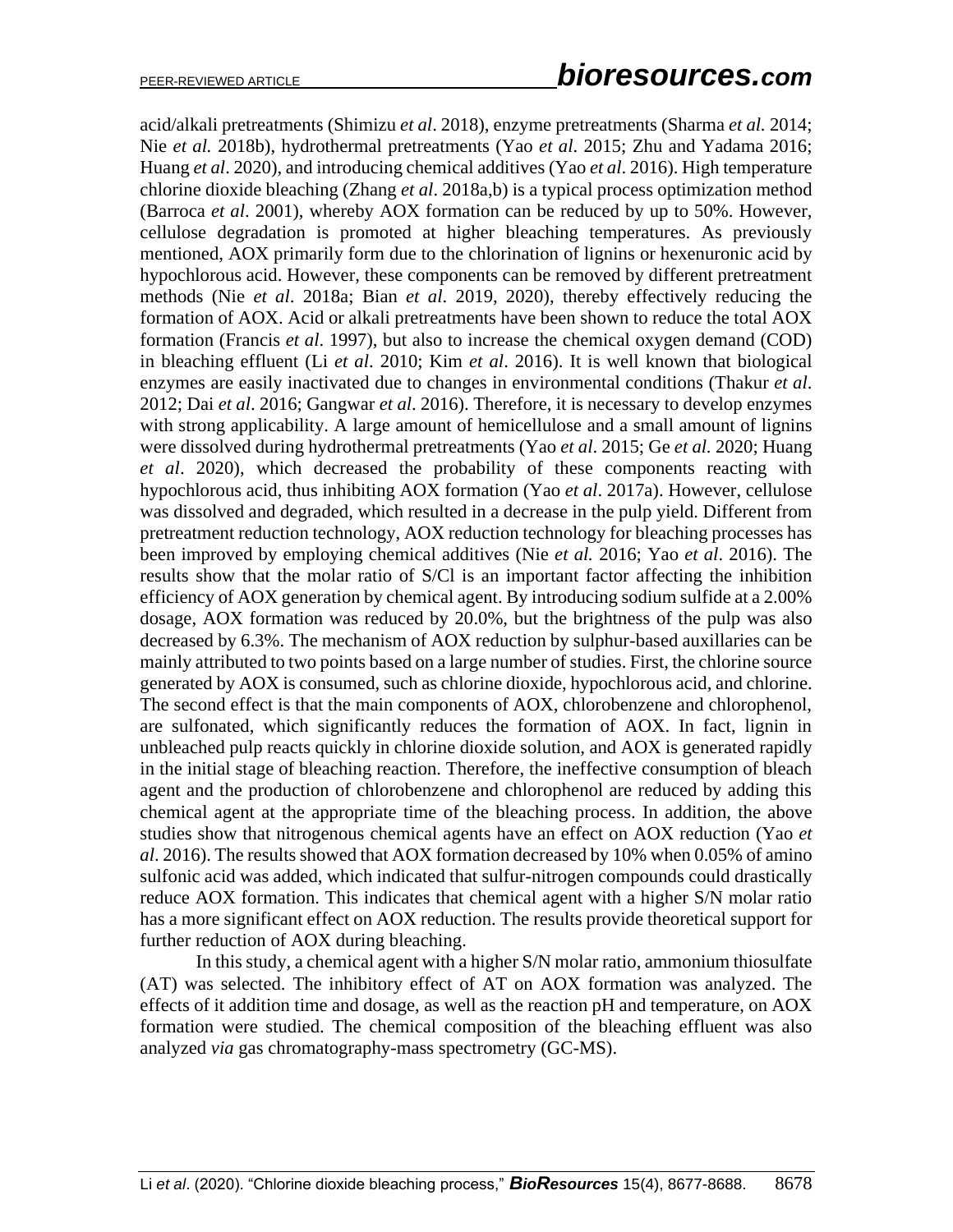## **EXPERIMENTAL**

### **Materials**

The unbleached bagasse pulp was purchased from a local pulping mill (Guangxi, China). The kappa number of the pulp was 13.91, the viscosity was 1211 mL  $x g^{-1}$ , and the brightness was 42 %ISO. The effective chlorine present in the chlorine dioxide solution was 16.00 g x  $L^{-1}$ . All chemicals used were of analytical grade. AT was obtained from Sigma-Aldrich (St. Louis, MO), and all other reagents were purchased from Aladdin Biotechnology Co., Ltd. (Shanghai, China).

## **Methods**

Bagasse pulp (10 g) with a 10% pulp concentration was added to the plastic bag. The pH value of bleaching effluent was adjusted by the addition of sulfuric acid. The dosage of chlorine dioxide was 1.60% and 0.10% to 0.30% of AT was added at 0 min to 50 min after the bleaching process began. The bleaching reaction was carried out at a temperature range of 40°C to 90°C and at various pH values between 1.49 and 6.03, and the plastic bag was rubbed every 10 min to ensure sufficient contact between the pulp and bleaching agent. The solution was collected for analysis after each reaction.

The AOX formation in the bleaching effluent was analyzed *via* a multi-X2500 AOX analyzer (Analytik Jena, Jena, Germany) and quantified *via* the micro-coulomb titration method (Yuan *et al*. 2012). Each sample was measured three times and averaged. The chemical compositions of the bleaching effluent were analyzed *via* an Agilent 6990- 5973 GC-MS (Santa Clara, CA) (Yao *et al*. 2017).

# **RESULTS AND DISCUSSIONS**

## **Effect of AT Addition Times on AOX Formation**

Sulfur precipitates out of AT solutions after long periods of time and gradually decomposes at temperatures greater than 50 °C. Therefore, the addition time of AT during bleaching can drastically influence its performance. The effect of the addition time on AOX formation was studied (as shown in Fig. 1), where AT was added at various times (0 min to 50 min), using a dosage of 0.30%. In fact, the formation of AOX in bleaching effluent without AT was 42.8 mg x  $L^{-1}$  under the same bleaching conditions.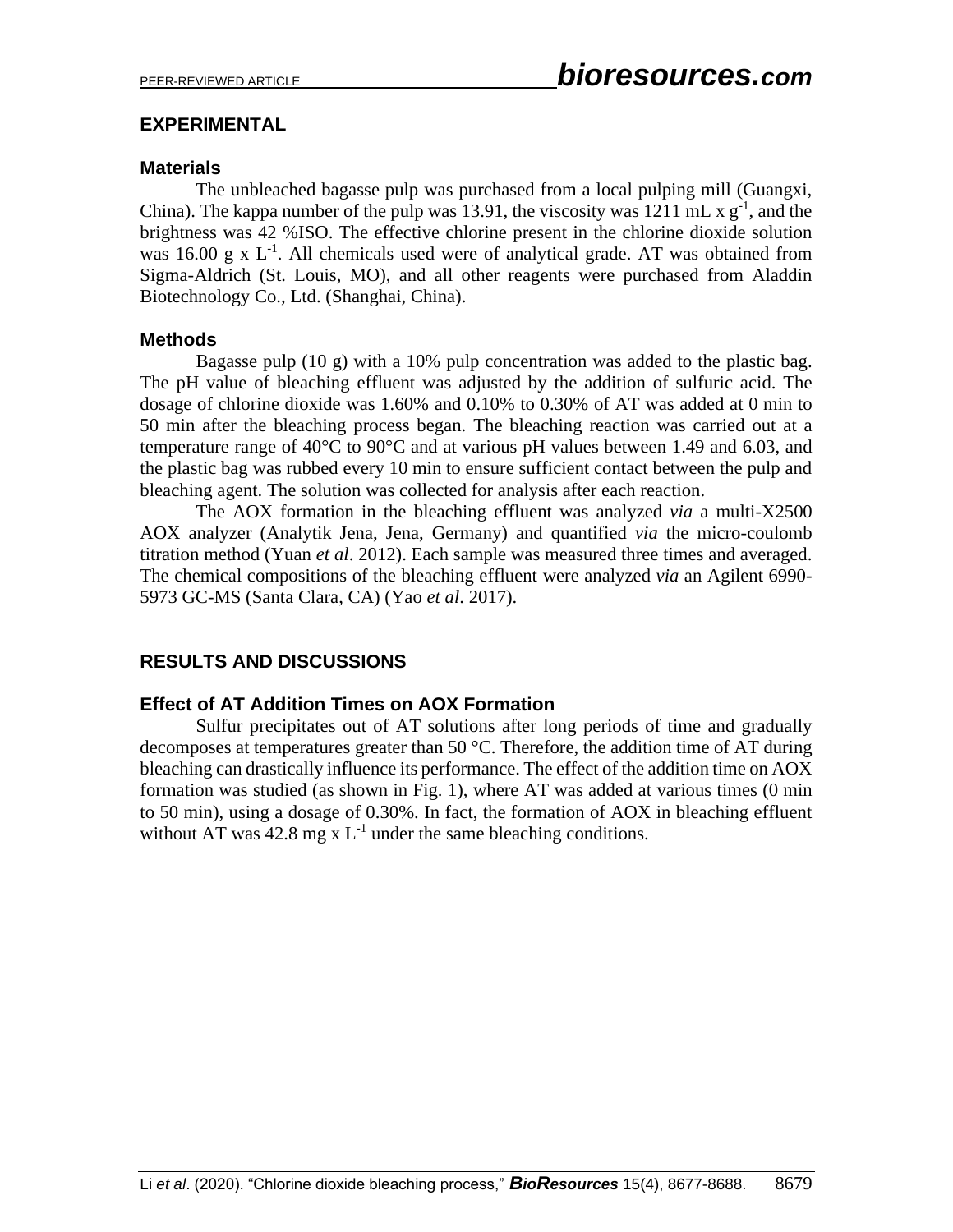# PEER-REVIEWED ARTICLE *bioresources.com*



**Fig. 1.** Effect of different AT addition times on AOX formation during bleaching

Figure 1 shows that AOX formation gradually increased as AT addition time was extended. AOX formation was the lowest  $(24.8 \text{ mg x L}^{-1})$  when it was added at the initial stage of the bleaching process, and it rapidly increased when it was added at 10 min to 37.5 mg x  $L^{-1}$ . Although AOX formation increased in this case, it was reduced overall by 12.3% when compared to the AOX formation of conventional chlorine dioxide bleaching (42.8 mg x  $L^{-1}$ ). Moreover, the formation of AOX remained unchanged after 10 min, which was due to two reactions that occur during bleaching that involve lignin (Nie *et al*. 2014). The primary reaction is the oxidative degradation of lignin by chlorine dioxide, and the other is the chlorination of lignin by hypochlorous acid. Both reactions rapidly occur to remove lignin and bleach the pulp. The excess chlorine dioxide and hypochlorous acid in the bleaching solution then reacted with hemicellulose and cellulose, which led to AOX formation and cellulose degradation (Zhang *et al*. 2018b). However, AT consumes the excess chlorine dioxide and converts it into a sulfate (Cseko *et al*. 2018) or a nitrate (Malouki *et al*. 2005, Song *et al*. 2019). This is the primary route for reducing AOX formation. Unfortunately, the lignin removal and pulp bleaching were affected by this excessive consumption of chlorine dioxide. Therefore, the authors determined that the best time to add AT was after 10 min, since the oxidative degradation of chlorine dioxide and lignins was essentially completed by this time.

#### **Effect of AT Dosages on AOX Formation**

The primary purpose of adding AT is to consume excessive bleaching agent; thus, the effect different dosages had on AOX formation was studied. Dosages of 0.10%, 0.15%, 0.20%, 0.25%, and 0.30% were tested. It was added after 10 min. The results are shown in Fig. 2.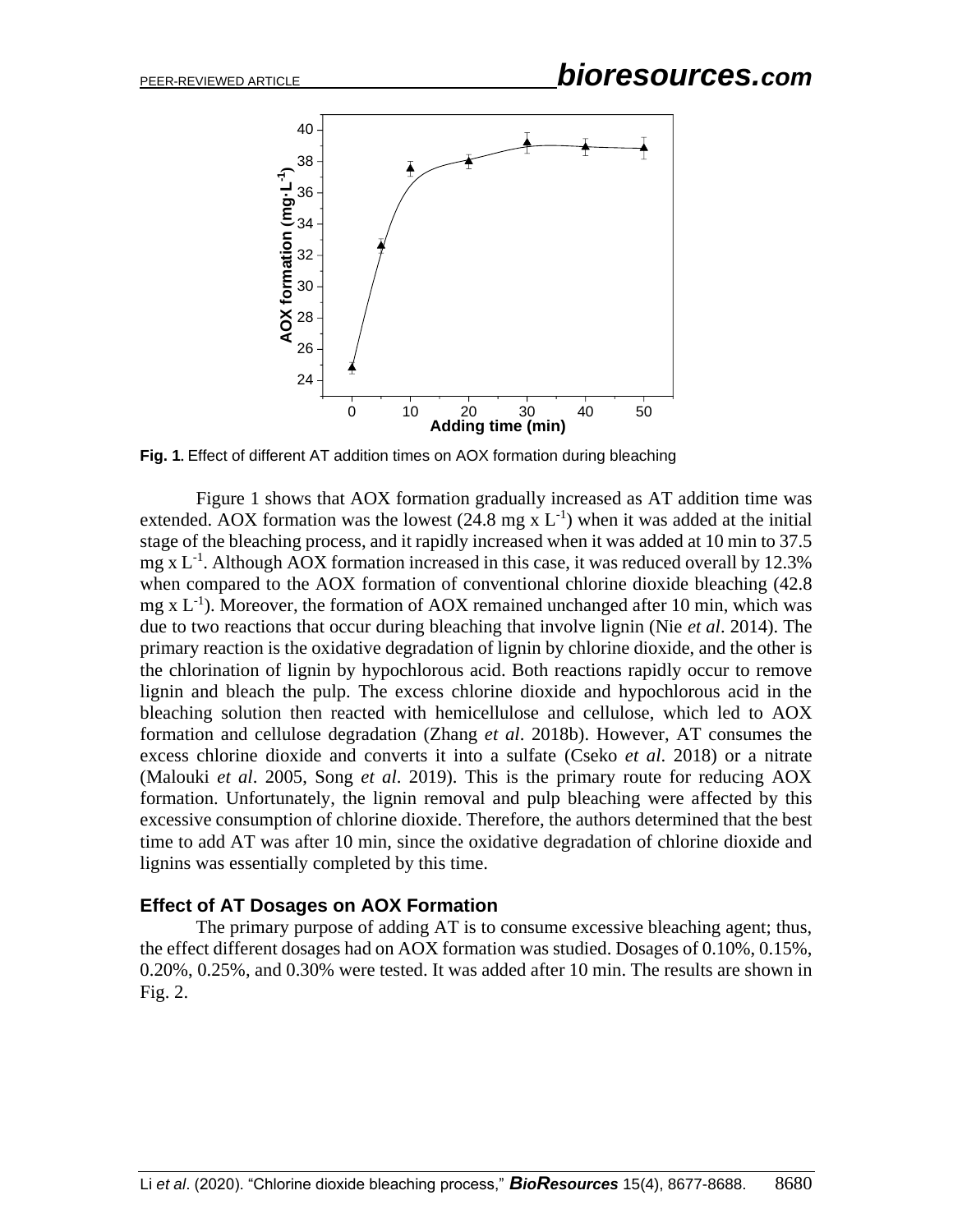

**Fig. 2.** Effect of AT dosages on AOX formation during bleaching

Figure 2 shows that when AT dosage increased from 0.10% to 0.20%, the AOX formation decreased by 3.6%, from 36.1 mg x  $L^{-1}$  to 34.8 mg x  $L^{-1}$ . When the dosage was increased to 0.30%, AOX formation decreased to 33.7 mg x  $L^{-1}$ , which was 1.1 mg x  $L^{-1}$ less than the decrease seen with a 0.20% dosage. This indicated that the rate of AOX formation gradually decreased as the dosage increased. Synthesis of C-Cl is reduced by the addition of the chemical agent. The chlorination level of the reaction product is reduced (Griffin 1986). In addition, a small amount of chlorine gas in chlorine dioxide solution is converted to HCl (Raghunathan and Gullett 1996). The degree of chlorination is reduced. AOX formation is suppressed. Small amounts of sulfur and sulfur dioxide are produced from the decomposition of AT. Since this increases the pollution load of bleaching effluent. The addition of excessive AT was unfavorable. The optimal dosage of AT was 0.20%.

#### **Effect of pH Values on AOX Formation**

As the decomposition rate of chlorine dioxide (Zhang *et al*. 2019) and its reactions with sulfur (Cseko *et al*. 2018) and nitrogen compounds (Zhong *et al*. 2019) are affected by pH, the reaction system with ammonium thiosulfate was studied at various pH levels. The initial pH values of the reaction system were 1.49, 2.15, 3.00, 4.06, 5.08, and 6.03. AT dosage of 0.20%; and it was added after 10 min. The results are shown in Fig. 3.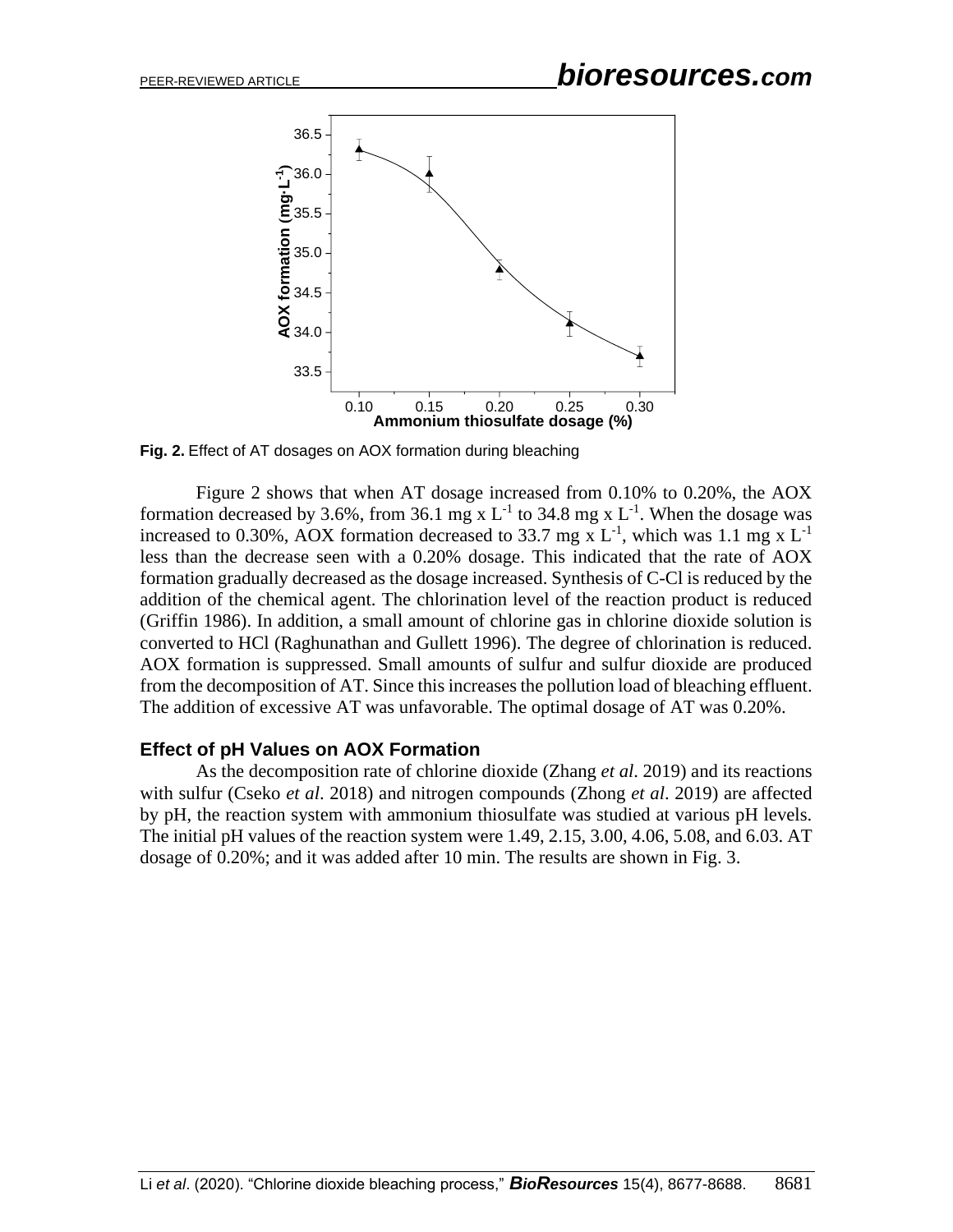

**Fig. 3.** Effect of pH values on AOX formation during bleaching

Figure 3 shows that AOX formation decreased as the pH value increased. At a pH of 1.49, the amount of AOX formed was 41.0 mg x  $L^{-1}$ , and when the pH was increased to 4.0, the amount of AOX formed was 36.0 mg x  $L^{-1}$ . However, the trend of a decreasing amount of AOX formation slowed when the pH value exceeded 4.0, where an additional decrease of only 1.0 mg x  $L^{-1}$  was observed at pH 6.03. This was due to increased chlorine dioxide decomposition in lower pH (Liu *et al*. 2020), which produced more chlorine and hypochlorous acid that subsequently increased AOX formation. In addition, the decomposition rate of chlorine dioxide was the lowest at pH 3 to 4. AT was oxidized to sulfate and nitrate at pH 5 to 9. Therefore, the quality of the bleached pulp was affected if the pH of the reaction system was too high or too low. Combined with the conditions of a traditional chlorine dioxide bleaching, the optimal pH value of the bleaching system containing AT was 4.0.

#### **Effect of Reaction Temperatures on AOX Formation**

The bleaching and decomposition rate of chlorine dioxide are drastically affected by the reaction temperature. Therefore, the effect of different reaction temperatures on AOX formation in this new system was studied. The temperature was 40°C, 50°C, 60°C, 70°C, 80°C, and 90°C, respectively. AT dosage was 0.20%, and it was added after 10 min. The results are shown in Fig. 4.

The temperature-dependent changes in AOX formation during the bleaching process used for this study can be divided into two stages: (1) increased AOX formation (from 34.6 mg x L<sup>-1</sup> to 38.2 mg x L<sup>-1</sup>) when the temperature increased from 40 °C to 60 °C; and (2) decreased formation at temperatures greater than 60 °C. The increased AOX formation was primarily attributed to the reaction activity of lignin and the thermal decomposition of chlorine dioxide, which increased as the temperature increased and consequently promoted lignin chlorination and increased AOX formation during bleaching. The decreased formation was ascribed to the enhanced reaction between chlorine dioxide and AT as the temperature increased, as the increased consumption of chlorine dioxide inhibited hypochlorous acid generation, which resulted in a decrease in AOX formation. In addition, the autohydrolysis of hexenuronic acid produced during bleaching was enhanced as the temperature increased, which also reduced AOX formation.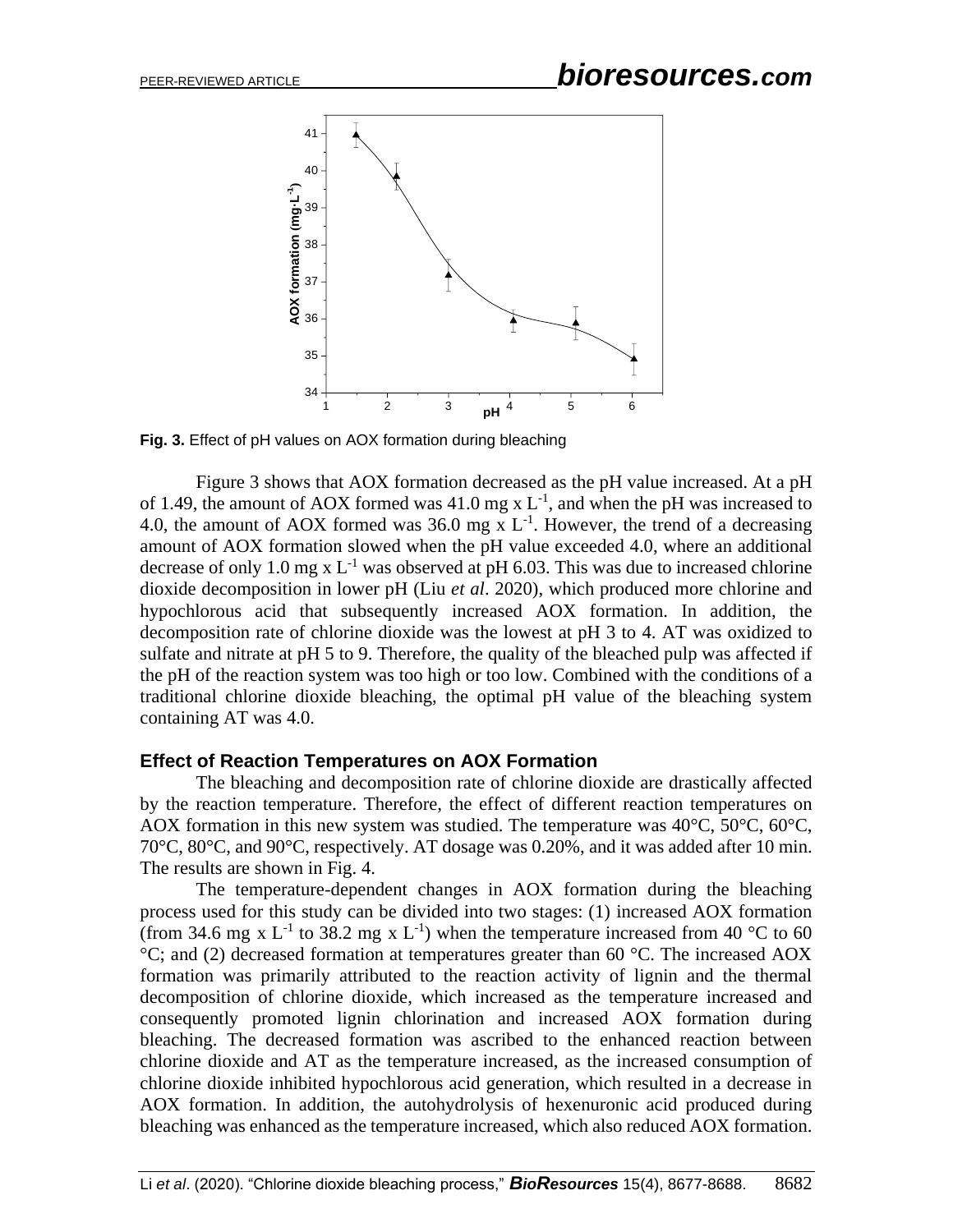Furthermore, ineffective decomposition of chlorine dioxide occurred at 80 °C, which weakened the bleaching effect. Therefore, the optimal bleaching temperature of the new system was 70 °C.



**Fig. 4.** Effect of temperatures on AOX formation during bleaching

The optimal conditions that the determined for employing AT in chlorine dioxide bleaching were as follows: AT was added after 10 min, it dosage 0.20%, pH 4.0, and reaction temperature 70 °C. Under the optimal conditions, AOX formation was reduced by 22.0%, which demonstrated that adding AT during the bleaching had a strong inhibitory effect on AOX formation.

### **Component Analysis of the Bleaching Effluent**

The above evaluation showed that total AOX formation during the chlorine dioxide bleaching was reduced after AT addition. However, AOX have many components and properties, *e.g.*, volatility, toxicity, and durability. The difficulties of processing each AOX component are directly related to their properties. The components of the bleaching effluent, with and without the addition of AT, were analyzed *via* GC-MS. The results are shown in Fig. 5.

The changes in chemical composition of the bleaching effluent with and without AT addition are shown in Table 1. The results showed that 1,1-dichloroacetone, 1,2,3 trichloroacetone, 3-chloro-phenol, and 2,4,6-trichlorophenol disappeared in effluents that had AT added. In addition, the amounts of 1,2,4-trichlorobenzene, 1,3-dichlorobenzene, and 6-chloro-purine were reduced. The results showed that chlorobenzene, chlorophenol and other cyclic organic chlorides were inhibited. In fact, they are highly toxic, refractory, and persistent components of AOX. The findings indicated that the environmental hazards of bleaching effluent were reduced by adding AT. Furthermore, the tetrachloroethane, trichloromethane, and 1,1,3,3-tetrachloroacetone content all increased, and ethyl 2-chloropropionate was detected. This indicates that the inhibitory effect of AT addition on small molecules of organochlorine was low. This was attributed to the fact that the oxidative degradation of lignin by chlorine dioxide was not affected by AT addition. The organic chlorides of these small molecules are low toxic and volatile. They are low risk to the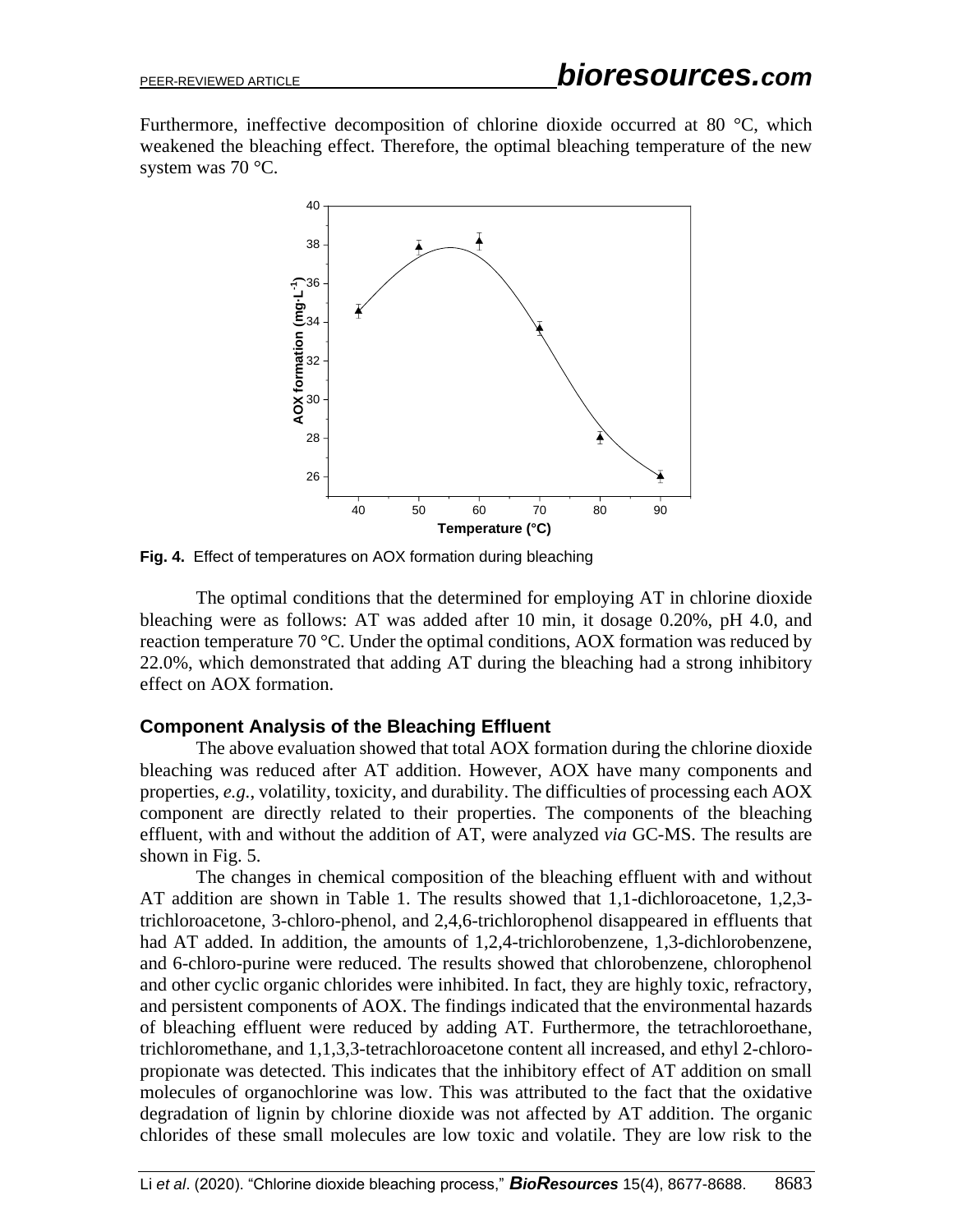environment and easy to handle. The results showed that adding AT in the bleaching process not only reduced the amount of AOX, but it also reduced the toxicity and treatment difficulty of bleaching effluent. The reduction in chlorobenzene and chlorophenol is due to sulfonation. This results in an increase in the relative content of small molecules of chlorinated products. In addition to the influence of AT on the content and composition of bleaching effluent, their retention time was also changed. The retention time of trichloromethane and chloropurine was the most obvious. This is due to the fact that chlorobenzene and ring substances have been sulfonated by AT. At the same time part is retained, but is derived, resulting in retention time changes on GC-MS.



**Fig. 5.** GC-MS of the bleaching effluent (a) with and (b) without AT addition

| Retention Time (min)        |                          |                            | Relative Amount (%)         |                          |
|-----------------------------|--------------------------|----------------------------|-----------------------------|--------------------------|
| Without<br>$(NH_4)_2S_2O_3$ | With<br>$(NH_4)_2S_2O_3$ | Composition                | Without<br>$(NH_4)_2S_2O_3$ | With<br>$(NH_4)_2S_2O_3$ |
| 4.037                       |                          | 1, 1-dichloroacetone       | 0.06                        |                          |
| 4.648                       | 4.636                    | tetrachloroethane          | 0.15                        | 0.54                     |
| 6.502                       |                          | 1,2,3-trichloroacetone     | 0.26                        |                          |
| 8.126                       | 8.132                    | 1,1,3,3-tetrachloroacetone | 0.03                        | 0.09                     |
| 9.455                       | 9.545                    | 1,2,4-trichlorobenzene     | 0.32                        | 0.01                     |
| 12.668                      | 12.328                   | trichloromethane           | 0.08                        | 0.09                     |
| 13.123                      | 13.255                   | 1,3-dichlorobenzene        | 0.22                        | 0.10                     |
|                             | 13.468                   | ethyl 2-chloro-propionate  |                             | 0.06                     |
| 15.533                      |                          | 3-chloro-phenol            | 0.12                        |                          |
| 16.673                      |                          | 2,4,6-trichlorophenol      | 0.15                        |                          |
| 20.176                      | 20.168                   | 2-chloro-p-chlorophenol    | 1.29                        | 0.65                     |
| 22.091                      | 21.528                   | 6-chloro purine            | 0.38                        | 0.15                     |
| Note: $(NH4)2S2O3$ is AT    |                          |                            |                             |                          |

**Table 1.** Composition of Bleaching Effluent with and without AT Addition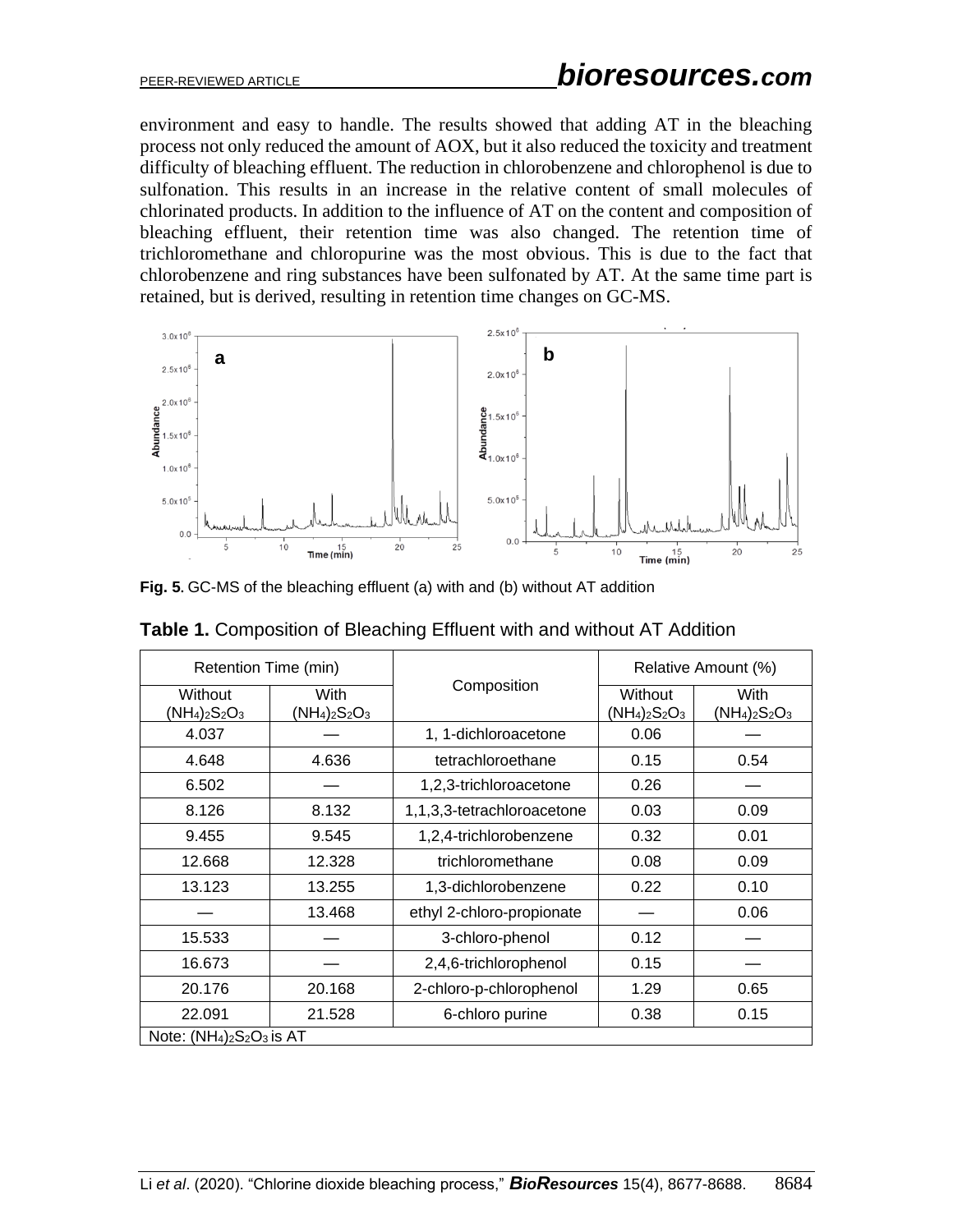# **CONCLUSIONS**

- 1. The effective use of ammonium thiosulfate (AT) as a new chlorine dioxide bleaching treatment was demonstrated. The effects of various reaction factors on chlorine dioxide and its subsequent formation of absorbable organic halides (AOX) were studied after the addition of AT.
- 2. The results showed that ammonium thiosulfate has a strong inhibitory effect on AOX formation, owing to its consumption of excess chlorine dioxide. Under the optimal conditions determined in this study, AOX formation was reduced by 22.0%. Among the AOX that were decreased by the addition of AT were chlorobenzene and chlorophenol, which are highly toxic compounds that are difficult to degrade. This study has established a new system for clean chlorine dioxide bleaching.

## **ACKNOWLEDGMENTS**

This project was supported by the foundation of the State Key Laboratory of Biobased Material and Green Papermaking (No. KF201808), Qilu University of Technology, Shandong Academy of Sciences. This project was sponsored by the National Natural Science Foundation of China (21968004 and 31760192).

# **REFERENCES CITED**

- Afsahi, G., Rojalin, T., and Vuorinen, T. (2019). "Chemical characteristics and stability of eucalyptus kraft pulps bleached with tertiary amine catalyzed hypochlorous acid," *Cellulose* 26, 2047-2054. DOI: 10.1007/s10570-018-2172-x
- Barroca, M. J. M. C., Seco, I. M., Fernandes, P. M. M., Ferreira, L. M. G. A., and Castro, J. A. A. M. (2001). "Reduction of AOX in the bleach plant of a pulp mill," *Environmental Science & Technology* 35(21), 4390-4393. DOI: 10.1021/es010019h
- Bian, H., Chen, L., Dong, M., Fu, Y., Wang, R., Zhou, X., Wang, X., Xu, J., and Dai, H. (2020). "Cleaner production of lignocellulosic nanofibrils: Potential of mixed enzymatic treatment," *Journal of Cleaner Production* 270, 1-8. DOI: 10.1016/j.jclepro.2020.122506
- Bian, H., Luo, J., Wang, R., Zhou, X., Ni, S., Shi, R., Fang, G., and Dai, H. (2019). "Recyclable and reusable maleic acid for efficient production of cellulose nanofibrils with stable performance," *Sustainable Chemistry & Engineering* 7(24), 20022-20031. DOI: 10.1021/acssuschemeng.9b05766
- Cseko, G., Pan, C., Gao, Q., and Horvath, A. K. (2018). "Kinetics of the two-stage oxidation of sulfide by chlorine dioxide," *Inorganic Chemistry* 57(16), 10189-10198. DOI: 10.1021/acs.inorgchem.8b01386
- Griffin, R. (1986). "A new theory of dioxin formation in municipal solid waste combustion," *Chemosphere* 15(9-12), 1987-1990. DOI: 10.1016/0045- 6535(86)90498-4
- Dai, Y., Song, X., Gao, C., He, S., Nie, S., and Qin, C. (2016). "Xylanase-aided chlorine dioxide bleaching of bagasse pulp to reduce AOX formation," *BioResources* 11(2), 3204-3214. DOI: 10.15376/biores.11.2.3204-3214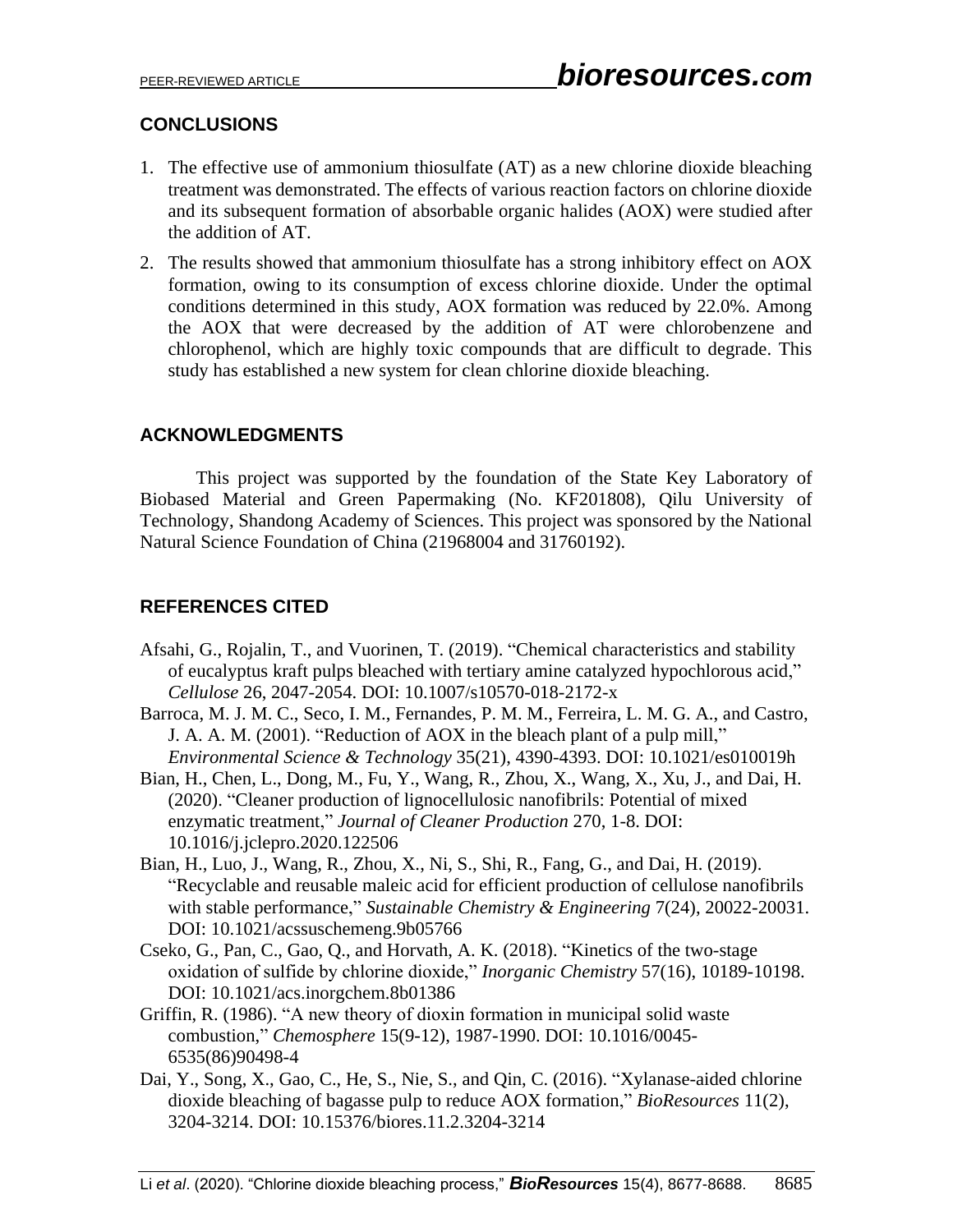- Francis, D. W., Turner, P. A., and Wearing, J. T. (1997). "AOX reduction of kraft bleach plant effluent by chemical pretreatment—Pilot-scale trials," *Water Research* 31(10), 2397-2404. DOI: 10.1016/S0043-1354(97)00058-4
- Gangwar, A. K., Prakash, N. T., and Prakash, R. (2016). "An eco-friendly approach: Incorporating a xylanase stage at various places in ECF and chlorine-based bleaching of eucalyptus pulp," *BioResources* 11(2), 5381-5388. DOI: 10.15376/biores.11.2.5381-5388
- Ge, J., Wu, Y., Han, Y., Qin, C., Nie, S., Liu, S., Wang, S., and Yao, S. (2020). "Effect of hydrothermal pretreatment on the demineralization and thermal degradation behavior of eucalyptus," *Bioresource Technology* 307, 123246. DOI: 10.1016/j.biortech.2020.123246
- Huang, L., Yang, Z., Li, M., Liu, Z., Qin, C., Nie, S., and Yao, S. (2020). "Effect of precorrected pH on the carbohydrate hydrolysis of bamboo during hydrothermal pretreatment," *Polymers* 12(3), 612-628. DOI: 10.3390/polym12030612
- Kim, J. S., Lee, Y. Y., and Kim, T. H. (2016). "A review on alkaline pretreatment technology for bioconversion of lignocellulosic biomass," *Bioresource Technology*  199, 42-48. DOI: 10.1016/j.biortech.2015.08.085
- Li, C., Knierim, B., Manisseri, C., Arora, R., Scheller, H. V., Auer, M., Vogel, K. P., Simmons, B. A., and Singh, S. (2010). "Comparison of dilute acid and ionic liquid pretreatment of switchgrass: Biomass recalcitrance, delignification and enzymatic saccharification," *Bioresource Technology* 101(13), 4900-4906. DOI: 10.1016/j.biortech.2009.10.066
- Liu, B., Qin, C., Zhang, F., Wang, S., Liang, C., Nie, S., Wang, S., and Yao, S. (2020). "Reaction Mechanism of Phenolic Lignin and High Concentration Chlorine Dioxide and Its Application," *ACS Omega* 5(35), 22475-22481. DOI: 10.1021/acsomega.0c03028
- Malouki, M. A., Lavedrine, B., and Richard, C. (2005). "Phototransformation of methabenthiazuron in the presence of nitrate and nitrite ions," *Chemosphere* 60(11), 1523-1529. DOI: 10.1016/j.chemosphere.2005.02.080
- Nie, S., Liu, X., Wu, Z., Zhan, L., Yin, G., Yao, S., Song, H., and Wang, S. (2014). "Kinetics study of oxidation of the lignin model compounds by chlorine dioxide," *Chemical Engineering Journal* 241, 410-417. DOI: 10.1016/j.cej.2013.10.068
- Nie, S., Zhang, C., Zhang, Q., Zhang, K., Zhang, Y., Tao, P., and Wang, S. (2018a). "Enzymatic and cold alkaline pretreatments of sugarcane bagasse pulp to produce cellulose nanofibrils using a mechanical method," *Industrial Crops and Products* 124, 435-441. DOI: 10.1016/j.indcrop.2018.08.033
- Nie, S., Zhang, K., Lin, X., Zhang, C., Yan, D., Liang, H., and Wang, S. (2018b). "Enzymatic pretreatment for the improvement of dispersion and film properties of cellulose nanofibrils," *Carbohydrate Polymers* 181, 1136-1142. DOI: 10.1016/j.carbpol.2017.11.020
- Nie, S., Yao, S., Wang, S., and Qin, C. (2016). "Absorbable organic halide (AOX) reduction in elemental chlorine-free (ECF) bleaching of bagasse pulp from the addition of sodium sulphide," *BioResources* 11(1), 713-723. DOI: 10.15376/biores.11.1.713-723
- Rada, E. C., Ragazzi, M., Panaitescu, V., and Apostol, T. (2006). "The role of biomechanical treatments of waste in the dioxin emission inventories," *Chemosphere* 62(3), 404-410. DOI: 10.1016/j.chemosphere.2005.04.065
- Raghunathan, K., and Gullett, K. (1996). "Role of sulfur in reducing PCDD and PCDF

Li *et al.* (2020). "Chlorine dioxide bleaching process," **BioResources** 15(4), 8677-8688. 8686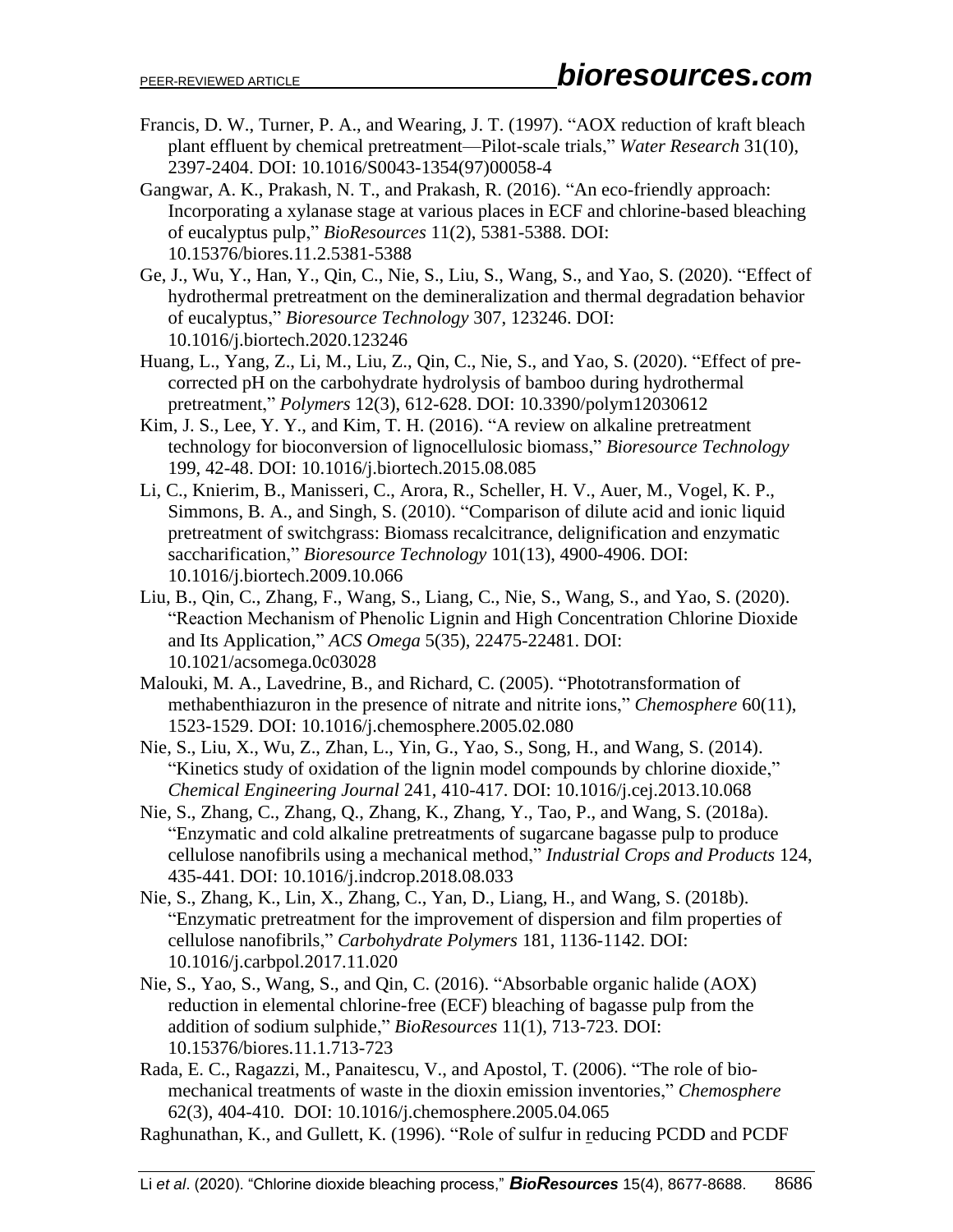formation," *Environmental Science & Technology* 30(6), 1827-1834.

- Sharma, A., Thakur, V. V., Shrivastava, A., Jain, R. K., Mathur, R. M., Gupta, R., and Kuhad, R. C. (2014). "Xylanase and laccase based enzymatic kraft pulp bleaching reduces adsorbable organic halogen (AOX) in bleach effluents: A pilot scale study," *Bioresource Technology* 169, 96-102. DOI: 10.1016/j.biortech.2014.06.066
- Shi, L., Ge, J., Nie, S., Qin, C., and Yao, S. (2019). "Effect of lignin structure on adsorbable organic halogens formation in chlorine dioxide bleaching," *Royal Society Open Science* 6, 1-11. DOI: 10.1098/rsos.182024
- Shimizu, F. L., Monteiro, P. Q., Ghiraldi, P. H. C., Melati, R. B., Pagnocca, F. C., de Souza, W., Sant'Anna, C., and Brienzo, M. (2018). "Acid, alkali and peroxide pretreatments increase the cellulose accessibility and glucose yield of banana pseudostem," *Industrial Crops and Products* 115, 62-68. DOI: 10.1016/j.indcrop.2018.02.024
- Song, L., Yang, J., Yu, S., Xu, M., Liang, Y., Pan, X., and Yao, L. (2019). "Ultra-high efficient hydrodynamic cavitation enhanced oxidation of nitric oxide with chlorine dioxide," *Chemical Engineering Journal* 373, 767-779. DOI: 10.1016/j.cej.2019.05.094
- Thakur, V. V., Jain, R. K., and Mathur, R. M. (2012). "Studies on xylanase and laccase enzymatic prebleaching to reduce chlorine-based chemicals during CEH and ECF bleaching," *BioResources* 7(2), 2220-2235. DOI: 10.15376/biores.7.2.2220-2235
- Xie, Y., Chen, L., and Liu, R. (2016). "Oxidation of AOX and organic compounds in pharmaceutical wastewater in RSM-optimized-Fenton system," *Chemosphere* 155, 217-224. DOI: 10.1016/j.chemosphere.2016.04.057
- Yao, S., Gao, C., Zhu, H., Zhang, Y., Wang, S., and Qin, C. (2016). "Effects of additives on absorbable organic halide reduction in elemental chlorine-free bleaching of bagasse kraft pulp," *BioResources* 11(1), 996-1006. DOI: 10.15376/biores.11.1.996- 1006
- Yao, S., Nie, S., Yuan, Y., Wang, S., and Qin, C. (2015). "Efficient extraction of bagasse hemicelluloses and characterization of solid remainder," *Bioresource Technology*  185, 21-27. DOI: 10.1016/j.biortech.2015.02.052
- Yao, S., Nie, S., Zhu, H., Wang, S., Song, X., and Qin, C. (2017). "Extraction of hemicellulose by hot water to reduce adsorbable organic halogen formation in chlorine dioxide bleaching of bagasse pulp," *Industrial Crops and Products* 96, 178- 185. DOI: 10.1016/j.indcrop.2016.11.046
- Yuan, R., Ramjaun, S., Wang, Z., and Liu, J. (2012). "Photocatalytic degradation and chlorination of azo dye in saline wastewater: Kinetics and AOX formation," Chemical Engineering Journal, 192, 171-178. DOI: 10.1016/j.cej.2012.03.080
- Zhang, H., Nie, S., Qin, C., and Wang, S. (2019). "Removal of hexenuronic acid to reduce AOX formation in hot chlorine dioxide bleaching of bagasse pulp," *Industrial Crops and Products* 128, 338-345. DOI: 10.1016/j.indcrop.2018.11.025
- Zhang, H., Nie, S., Qin, C., Zhang, K., and Wang, S. (2018a). "Effect of hot chlorine dioxide delignification on AOX in bagasse pulp wastewater," *Cellulose* 25, 2037- 2049. DOI: 10.1007/s10570-018-1670-1
- Zhang, H., Nie, S., Qin, C., and Wang, S. (2018b). "Effects of D-hot pretreatment on micro-distribution of residual lignin in sugarcane bagasse pulp and fiber properties," *Cellulose* 25, 4423-4435. DOI: 10.1007/s10570-018-1883-3
- Zhong, Y., Gan, W., Du, Y., Huang, H., Wu, Q., Xiang, Y., Shang, C., and Yang, X. (2019). "Disinfection byproducts and their toxicity in wastewater effluents treated by

Li *et al*. (2020). "Chlorine dioxide bleaching process," *BioResources* 15(4), 8677-8688. 8687